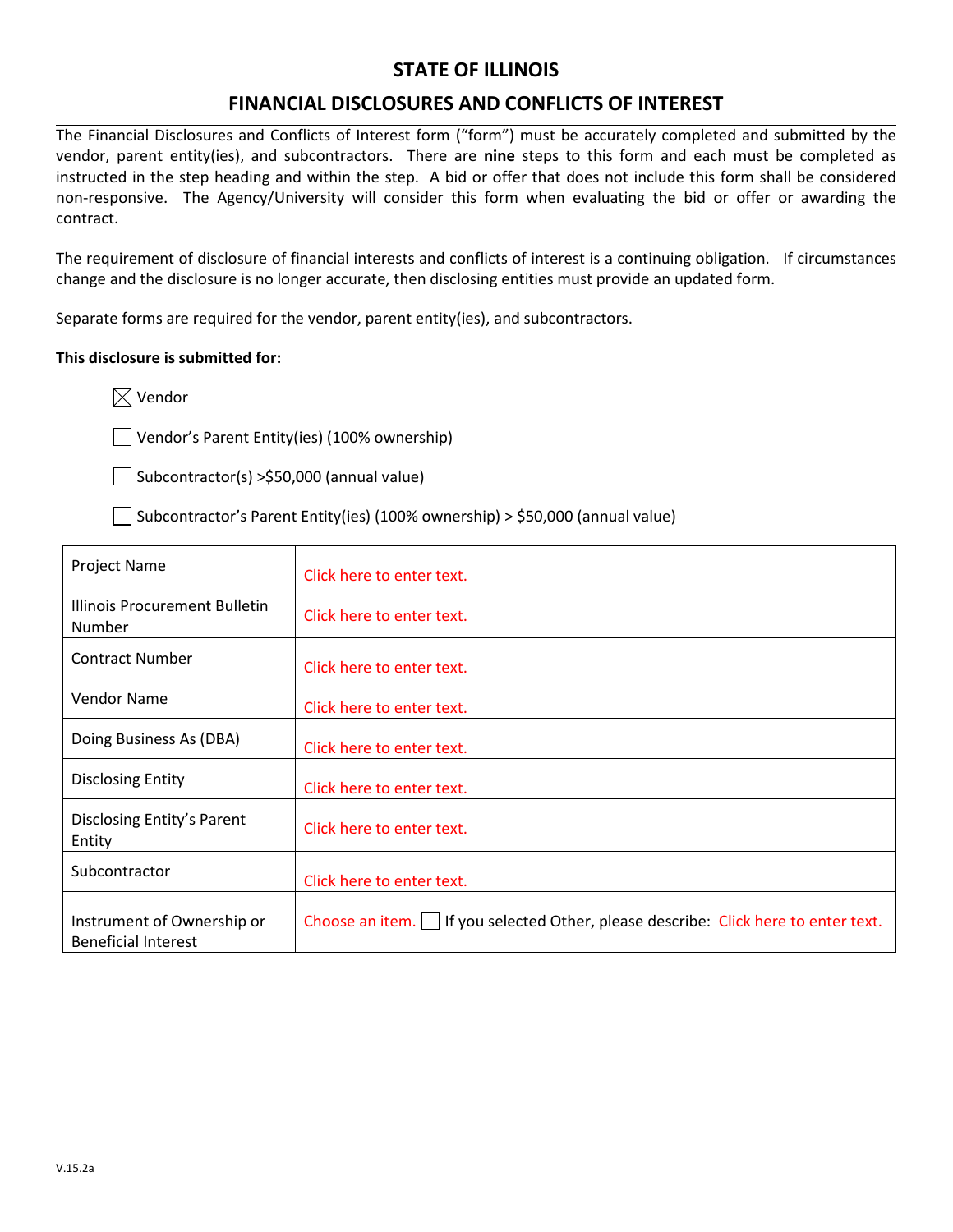| <b>STEP 1</b><br><b>SUPPORTING DOCUMENTATION SUBMITTAL</b><br>(All vendors complete regardless of annual bid, offer, or contract value)<br>(Subcontractors with subcontract annual value of more than \$50,000 must complete)                                                    |
|----------------------------------------------------------------------------------------------------------------------------------------------------------------------------------------------------------------------------------------------------------------------------------|
| You must select one of the six options below and select the documentation you are submitting. You must provide the<br>documentation that the applicable section requires with this form.                                                                                         |
| Option 1 - Publicly Traded Entities<br>1.A. Complete Step 2, Option A for each qualifying individual or entity holding any ownership or<br>distributive income share in excess of 5% or an amount greater than 60% (\$106,447.20) of the<br>annual salary of the Governor.<br>OR |
| Attach a copy of the Federal 10-K or provide a web address of an electronic copy of the Federal<br>1.B.<br>10-K, and skip to Step 3.                                                                                                                                             |
| Option 2 - Privately Held Entities with more than 100 Shareholders                                                                                                                                                                                                               |
| 2.A. Complete Step 2, Option A for each qualifying individual or entity holding any ownership or<br>distributive income share in excess of 5% or an amount greater than 60% (\$106,447.20) of the<br>annual salary of the Governor.                                              |
| <b>OR</b>                                                                                                                                                                                                                                                                        |
| Complete Step 2, Option A for each qualifying individual or entity holding any ownership share<br>2.B.<br>in excess of 5% and attach the information Federal 10-K reporting companies are required to<br>report under 17 CFR 229.401.                                            |
| Option 3 - All other Privately Held Entities, not including Sole Proprietorships                                                                                                                                                                                                 |
| 3.A. Complete Step 2, Option A for each qualifying individual or entity holding any ownership or<br>distributive income share in excess of 5% or an amount greater than 60% (\$106,447.20) of the<br>annual salary of the Governor.                                              |
| Option 4 - Foreign Entities                                                                                                                                                                                                                                                      |
| 4.A.   Complete Step 2, Option A for each qualifying individual or entity holding any ownership or<br>distributive income share in excess of 5% or an amount greater than 60% (\$106,447.20) of the<br>annual salary of the Governor.                                            |
| <b>OR</b>                                                                                                                                                                                                                                                                        |
| Attach a copy of the Securities Exchange Commission Form 20-F or 40-F and skip to Step 3.<br>4.B.                                                                                                                                                                                |
| Option 5 - Not-for-Profit Entities                                                                                                                                                                                                                                               |
| Complete Step 2, Option B.                                                                                                                                                                                                                                                       |
| Option 6 - Sole Proprietorships                                                                                                                                                                                                                                                  |
| Skip to Step 3.                                                                                                                                                                                                                                                                  |
|                                                                                                                                                                                                                                                                                  |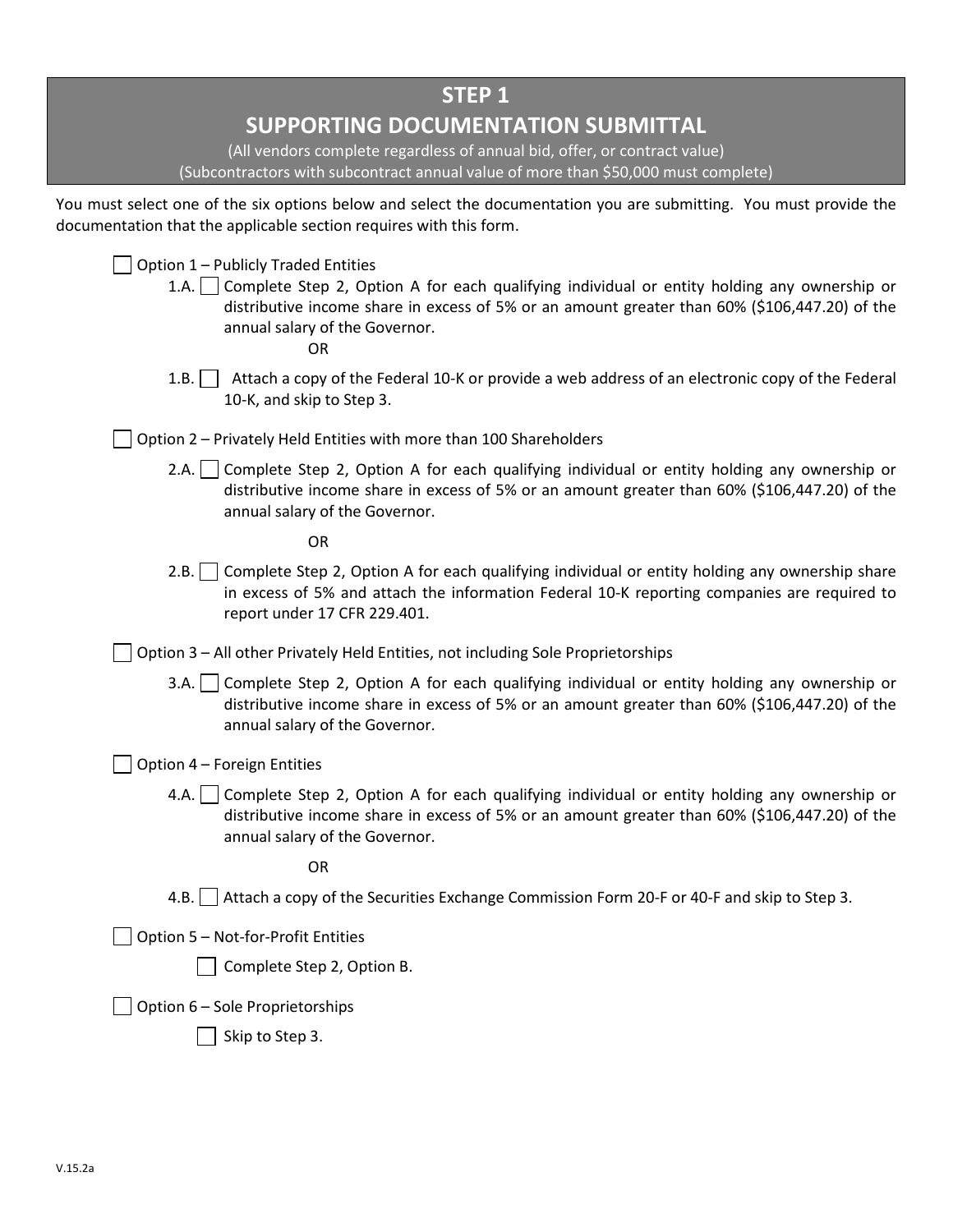## **DISCLOSURE OF FINANCIAL INTEREST OR BOARD OF DIRECTORS**

(All vendors, except sole proprietorships, must complete regardless of annual bid, offer, or contract value) (Subcontractors with subcontract annual value of more than \$50,000 must complete)

Complete **either** Option A (for all entities other than not-for-profits) or Option B (for not-for-profits). Additional rows may be inserted into the tables or an attachment may be provided if needed.

#### **OPTION A – Ownership Share and Distributive Income**

**Ownership Share –** If you selected Option 1.A., 2.A., 2.B., 3.A., or 4.A. in Step 1, provide the name and address of each individual or entity and their percentage of ownership if said percentage exceeds 5%, or the dollar value of their ownership if said dollar value exceeds \$106,447.20.

 $\vert\,\,\vert$  Check here if including an attachment with requested information in a format substantially similar to the format below.

| $TABLE - X$               |                           |                                |                           |  |
|---------------------------|---------------------------|--------------------------------|---------------------------|--|
| <b>Name</b>               | <b>Address</b>            | <b>Percentage of Ownership</b> | \$ Value of Ownership     |  |
| Click here to enter text. | Click here to enter text. | Click here to enter text.      | Click here to enter text. |  |
| Click here to enter text. | Click here to enter text. | Click here to enter text.      | Click here to enter text. |  |
| Click here to enter text. | Click here to enter text. | Click here to enter text.      | Click here to enter text. |  |
| Click here to enter text. | Click here to enter text. | Click here to enter text.      | Click here to enter text. |  |
| Click here to enter text. | Click here to enter text. | Click here to enter text.      | Click here to enter text. |  |

**Distributive Income –** If you selected Option 1.A., 2.A., 3.A., or 4.A. in Step 1, provide the name and address of each individual or entity and their percentage of the disclosing vendor's total distributive income if said percentage exceeds 5% of the total distributive income of the disclosing entity, or the dollar value of their distributive income if said dollar value exceeds \$106,447.20.

 $\Box$  Check here if including an attachment with requested information in a format substantially similar to the format below.

| $TABLE - Y$               |                           |                           |                                 |  |
|---------------------------|---------------------------|---------------------------|---------------------------------|--|
| <b>Name</b>               | <b>Address</b>            | % of Distributive Income  | \$ Value of Distributive Income |  |
| Click here to enter text. | Click here to enter text. | Click here to enter text. | Click here to enter text.       |  |
| Click here to enter text. | Click here to enter text. | Click here to enter text. | Click here to enter text.       |  |
| Click here to enter text. | Click here to enter text. | Click here to enter text. | Click here to enter text.       |  |
| Click here to enter text. | Click here to enter text. | Click here to enter text. | Click here to enter text.       |  |
| Click here to enter text. | Click here to enter text. | Click here to enter text. | Click here to enter text.       |  |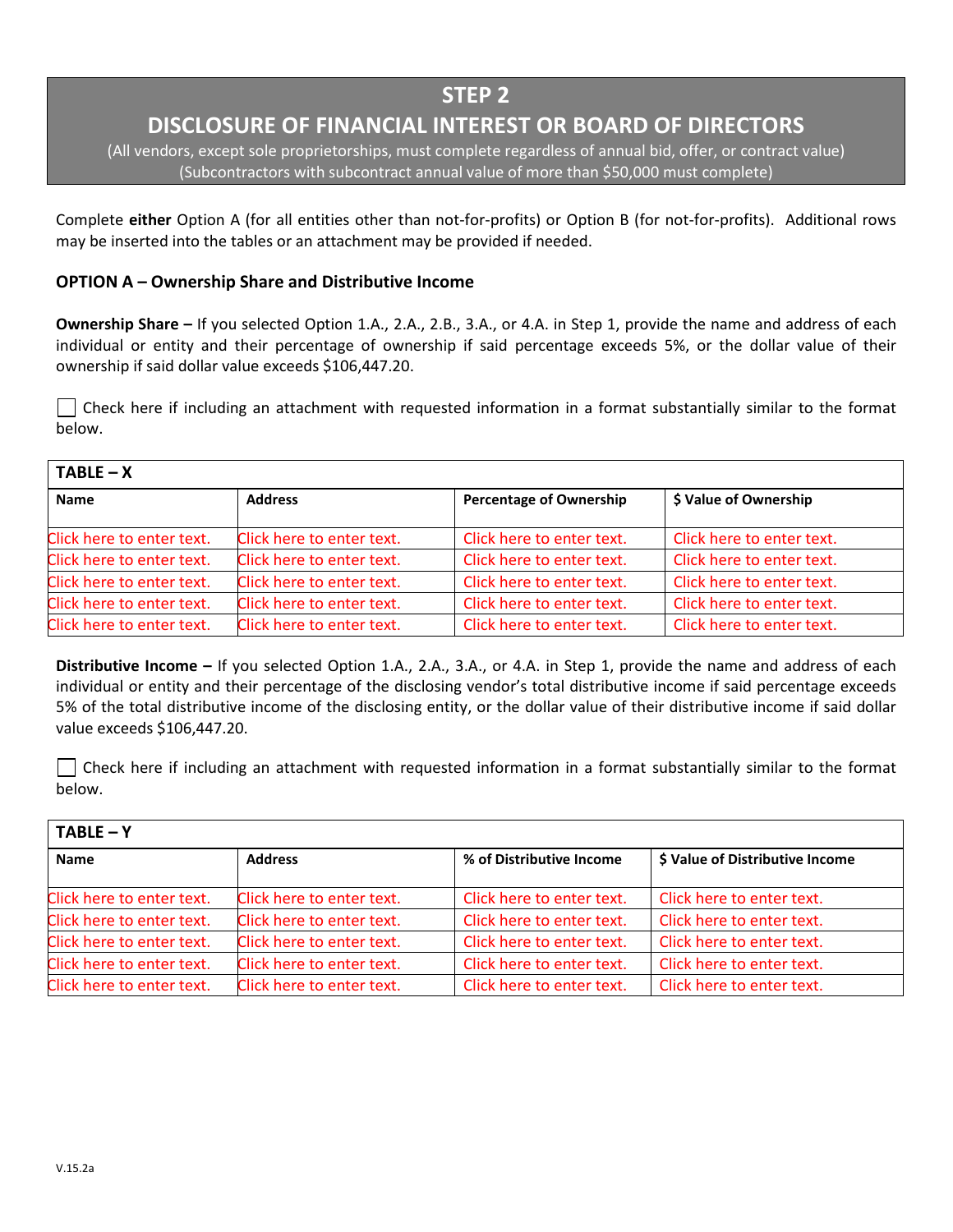Please certify that the following statements are true.

I have disclosed all individuals or entities that hold an ownership interest of greater than 5% or greater than \$106,447.20.

 $\Box$  Yes  $\Box$  No

I have disclosed all individuals or entities that were entitled to receive distributive income in an amount greater than \$106,447.20 or greater than 5% of the total distributive income of the disclosing entity.

 $\Box$  Yes  $\Box$  No

#### **OPTION B – Disclosure of Board of Directors (Not-for-Profits)**

If you selected Option 5 in Step 1, list members of your board of directors. Please include an attachment if necessary.

| $TABLE - Z$               |                           |  |
|---------------------------|---------------------------|--|
| <b>Name</b>               | <b>Address</b>            |  |
| Click here to enter text. | Click here to enter text. |  |
| Click here to enter text. | Click here to enter text. |  |
| Click here to enter text. | Click here to enter text. |  |
| Click here to enter text. | Click here to enter text. |  |
| Click here to enter text. | Click here to enter text. |  |
| Click here to enter text. | Click here to enter text. |  |

#### **STEP 3**

### **DISCLOSURE OF LOBBYIST OR AGENT**

(Complete only if bid, offer, or contract has an annual value over \$50,000) (Subcontractors with subcontract annual value of more than \$50,000 must complete)

 $\Box$  Yes  $\Box$  No. Is your company represented by or do you employ a lobbyist required to register under the Lobbyist Registration Act (lobbyist must be registered pursuant to the Act with the Secretary of State) or other agent who is not identified through Step 2, Option A above and who has communicated, is communicating, or may communicate with any State/Public University officer or employee concerning the bid or offer? If yes, please identify each lobbyist and agent, including the name and address below.

If you have a lobbyist that does not meet the criteria, then you do not have to disclose the lobbyist's information.

| <b>Name</b>               | <b>Address</b>            | <b>Relationship to Disclosing Entity</b> |
|---------------------------|---------------------------|------------------------------------------|
| Click here to enter text. | Click here to enter text. | Click here to enter text.                |

Describe all costs/fees/compensation/reimbursements related to the assistance provided by each representative lobbyist or other agent to obtain this Agency/University contract: Click here to enter text.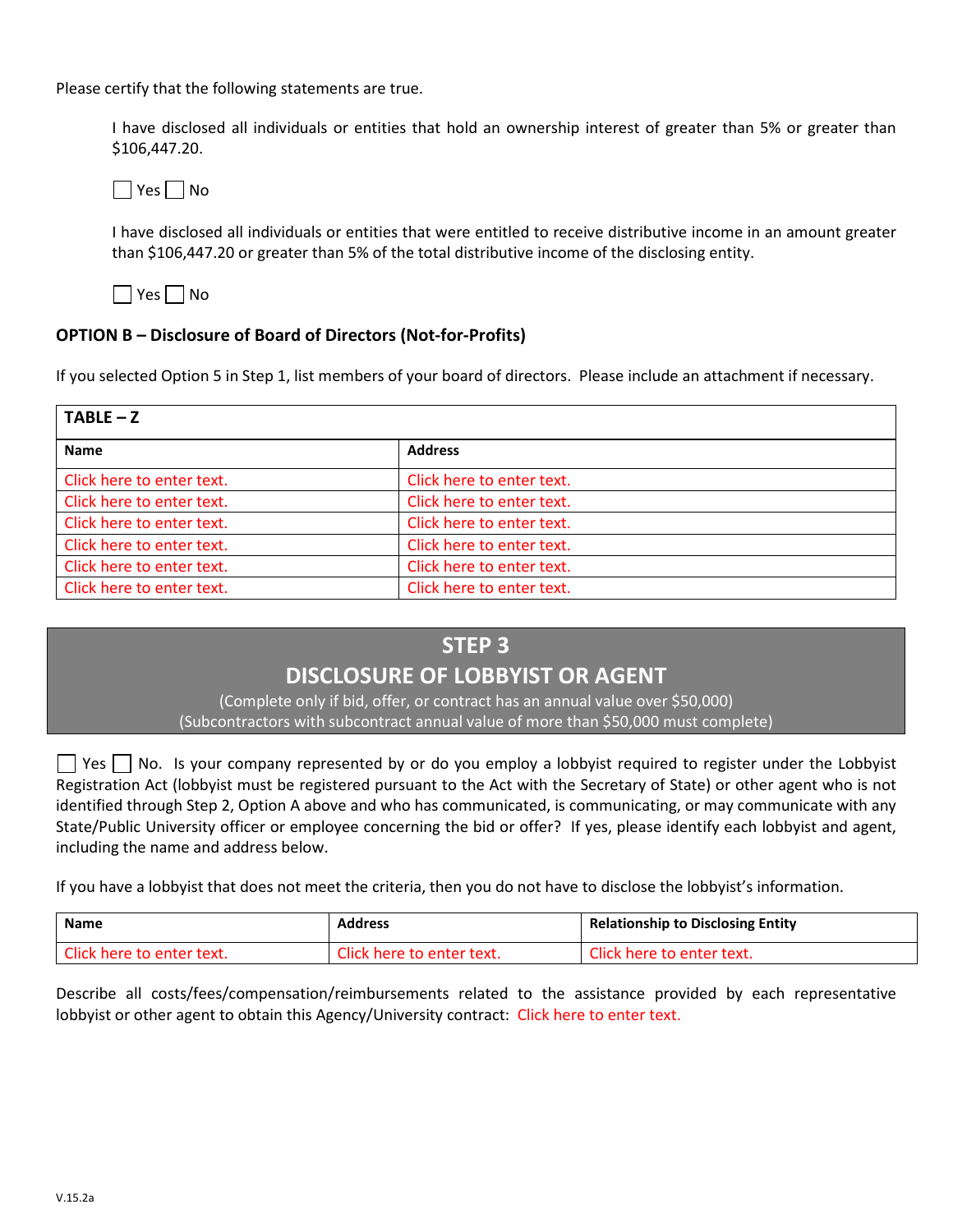# **PROHIBITED CONFLICTS OF INTEREST**

(All vendors must complete regardless of annual bid, offer, or contract value) (Subcontractors with subcontract annual value of more than \$50,000 must complete)

Step 4 must be completed for each person disclosed in Step 2, Option A and for sole proprietors identified in Step 1, Option 6 above. Please provide the name of the person for which responses are provided: Click here to enter text.

| 1. | Do you hold or are you the spouse or minor child who holds an elective office in the State of<br>Illinois or hold a seat in the General Assembly?                                                                                                                                                                  | No<br>Yes I           |
|----|--------------------------------------------------------------------------------------------------------------------------------------------------------------------------------------------------------------------------------------------------------------------------------------------------------------------|-----------------------|
| 2. | Have you, your spouse, or minor child been appointed to or employed in any offices or<br>agencies of State government and receive compensation for such employment in excess of<br>60% (\$106,447.20) of the salary of the Governor?                                                                               | No<br>$Yes \mid \mid$ |
| 3. | Are you or are you the spouse or minor child of an officer or employee of the Capital<br>Development Board or the Illinois Toll Highway Authority?                                                                                                                                                                 | No<br>Yes l           |
| 4. | Have you, your spouse, or an immediate family member who lives in your residence<br>currently or who lived in your residence within the last 12 months been appointed as a<br>member of a board, commission, authority, or task force authorized or created by State law<br>or by executive order of the Governor? | Yes  <br>No           |
| 5. | If you answered yes to any question in 1-4 above, please answer the following: Do you, your<br>spouse, or minor child receive from the vendor more than 7.5% of the vendor's total<br>distributable income or an amount of distributable income in excess of the salary of the<br>Governor (\$177,412.00)?         | Yes  <br>No           |
| 6. | If you answered yes to any question in 1-4 above, please answer the following: Is there a                                                                                                                                                                                                                          | No<br>Yes I           |

combined interest of self with spouse or minor child more than 15% in the aggregate of the vendor's distributable income or an amount of distributable income in excess of two times the salary of the Governor (\$354,824.00)?

|  | งก |
|--|----|
|--|----|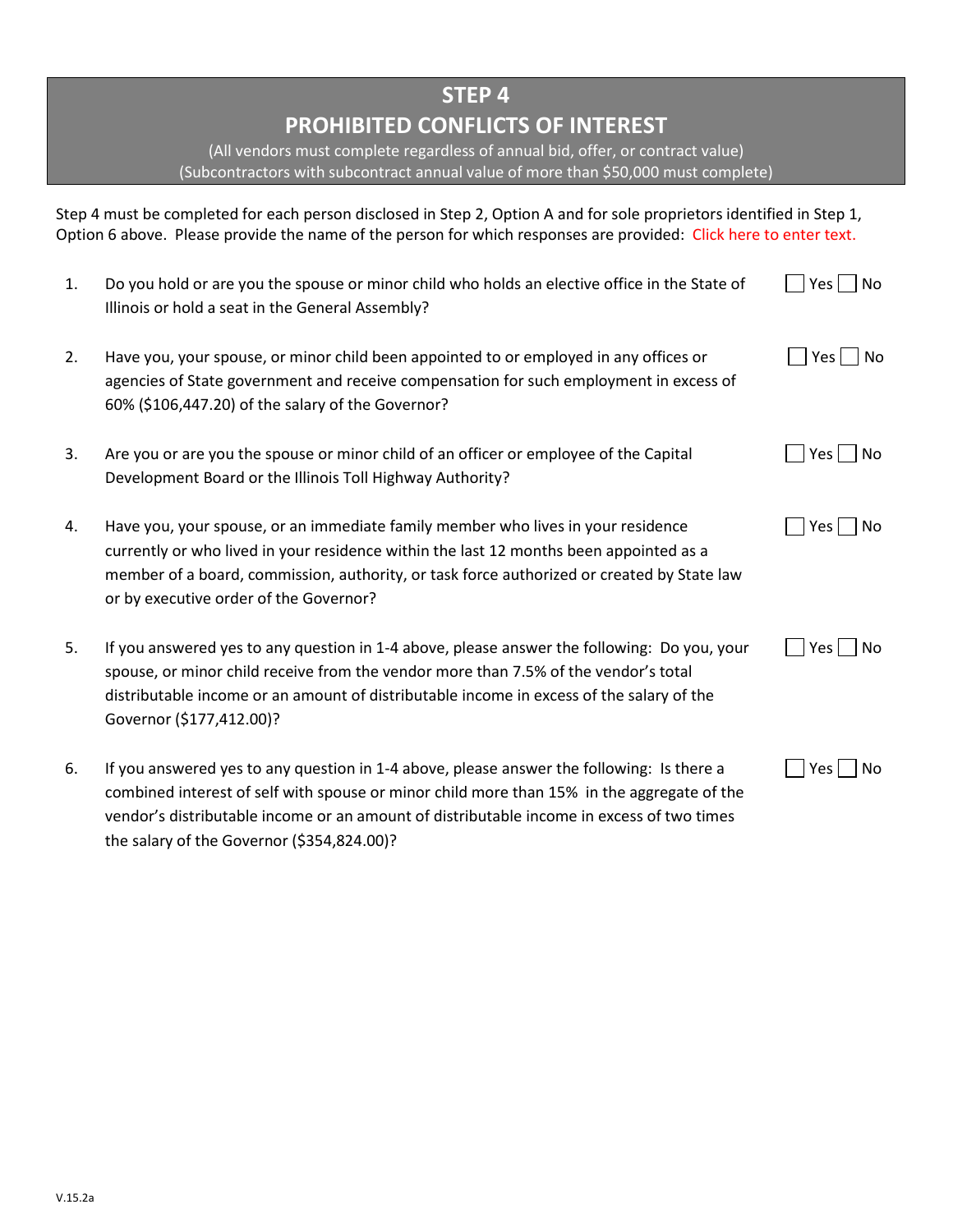## **POTENTIAL CONFLICTS OF INTEREST RELATING TO PERSONAL RELATIONSHIPS**

(Complete only if bid, offer, or contract has an annual value over \$50,000) (Subcontractors with subcontract annual value of more than \$50,000 must complete)

Step 5 must be completed for each person disclosed in Step 2, Option A and for sole proprietors identified in Step 1, Option 6 above.

Please provide the name of the person for which responses are provided: Click here to enter text.

- 1. Do you currently have, or in the previous 3 years have you had State employment, including contractual employment of services?  $\Box$  Yes  $\Box$  No
- 2. Has your spouse, father, mother, son, or daughter, had State employment, including  $\frac{1}{2}$  your spease, rather, method, sen, or daughter, had state employment, melading  $\Box$  Yes  $\Box$  No
- 3. Do you hold currently or have you held in the previous 3 years elective office of the State of Illinois, the government of the United States, or any unit of local government authorized by the Constitution of the State of Illinois or the statutes of the State of Illinois?  $\Box$  Yes  $\Box$  No
- 4. Do you have a relationship to anyone (spouse, father, mother, son, or daughter) holding elective office currently or in the previous 2 years? Yes No

 $\Box$  Yes  $\Box$  No

 $\sqcap$  Yes  $\sqcap$  No

 $\Box$  Yes  $\Box$  No

- 5. Do you hold or have you held in the previous 3 years any appointive government office of the State of Illinois, the United States of America, or any unit of local government authorized by the Constitution of the State of Illinois or the statutes of the State of Illinois, which office entitles the holder to compensation in excess of expenses incurred in the discharge of that office?
- 6. Do you have a relationship to anyone (spouse, father, mother, son, or daughter) holding appointive office currently or in the previous 2 years? |Yes||No
- 7. Do you currently have or in the previous 3 years had employment as or by any registered lobbyist of the State government?  $\Box$  Yes  $\Box$  No
- 8. Do you currently have or in the previous 2 years had a relationship to anyone (spouse, father, mother, son, or daughter) that is or was a registered lobbyist?
- 9. Do you currently have or in the previous 3 years had compensated employment by any registered election or re-election committee registered with the Secretary of State or any county clerk in the State of Illinois, or any political action committee registered with either the Secretary of State or the Federal Board of Elections?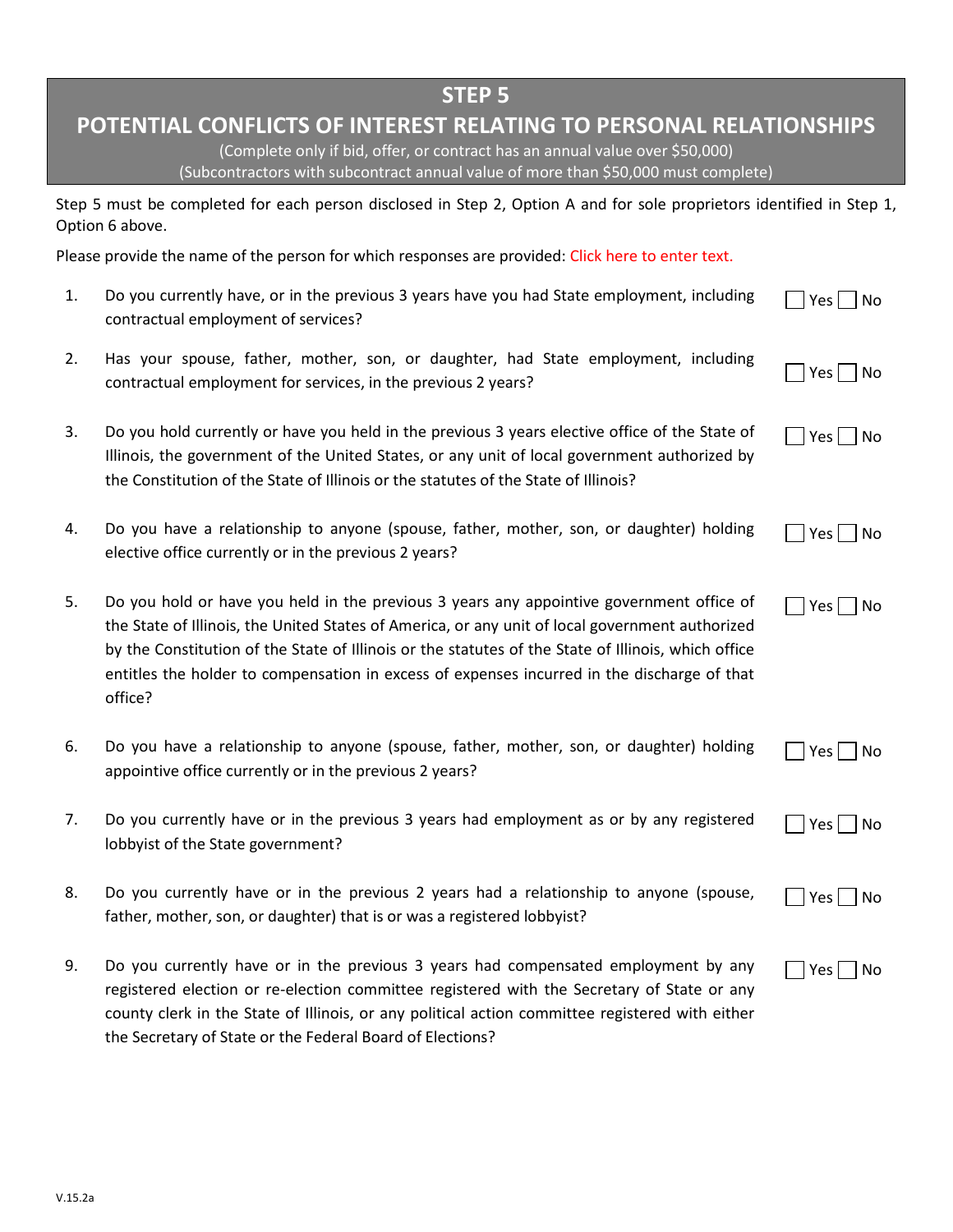|  | Nn |
|--|----|
|  |    |

10. Do you currently have or in the previous 2 years had a relationship to anyone (spouse, father, mother, son, or daughter) who is or was a compensated employee of any registered election or reelection committee registered with the Secretary of State or any county clerk in the State of Illinois, or any political action committee registered with either the Secretary of State or the Federal Board of Elections?

# **STEP 6 EXPLANATION OF AFFIRMATIVE RESPONSES**

(All vendors must complete regardless of annual bid, offer, or contract value) (Subcontractors with subcontract annual value of more than \$50,000 must complete)

If you answered "Yes" in Step 4 or Step 5, please provide on an additional page a detailed explanation that includes, but is not limited to the name, salary, State agency or university, and position title of each individual.

# **STEP 7 POTENTIAL CONFLICTS OF INTEREST RELATING TO DEBARMENT & LEGAL PROCEEDINGS**

(Complete only if bid, offer, or contract has an annual value over \$50,000) (Subcontractors with subcontract annual value of more than \$50,000 must complete)

This step must be completed for each person disclosed in Step 2, Option A, Step 3, and for each entity and sole proprietor disclosed in Step 1.

Please provide the name of the person or entity for which responses are provided: Click here to enter text.

| 1. | Within the previous ten years, have you had debarment from contracting with any<br>governmental entity? | Yes $\Box$<br><b>No</b> |
|----|---------------------------------------------------------------------------------------------------------|-------------------------|
| 2. | Within the previous ten years, have you had any professional licensure discipline?                      | Yes      No             |
| 3. | Within the previous ten years, have you had any bankruptcies?                                           | Yes     No              |
| 4. | Within the previous ten years, have you had any adverse civil judgments and administrative<br>findings? | Yes     No              |
| 5. | Within the previous ten years, have you had any criminal felony convictions?                            | Yes  <br>No.            |

If you answered "Yes", please provide a detailed explanation that includes, but is not limited to the name, State agency or university, and position title of each individual. Click here to enter text.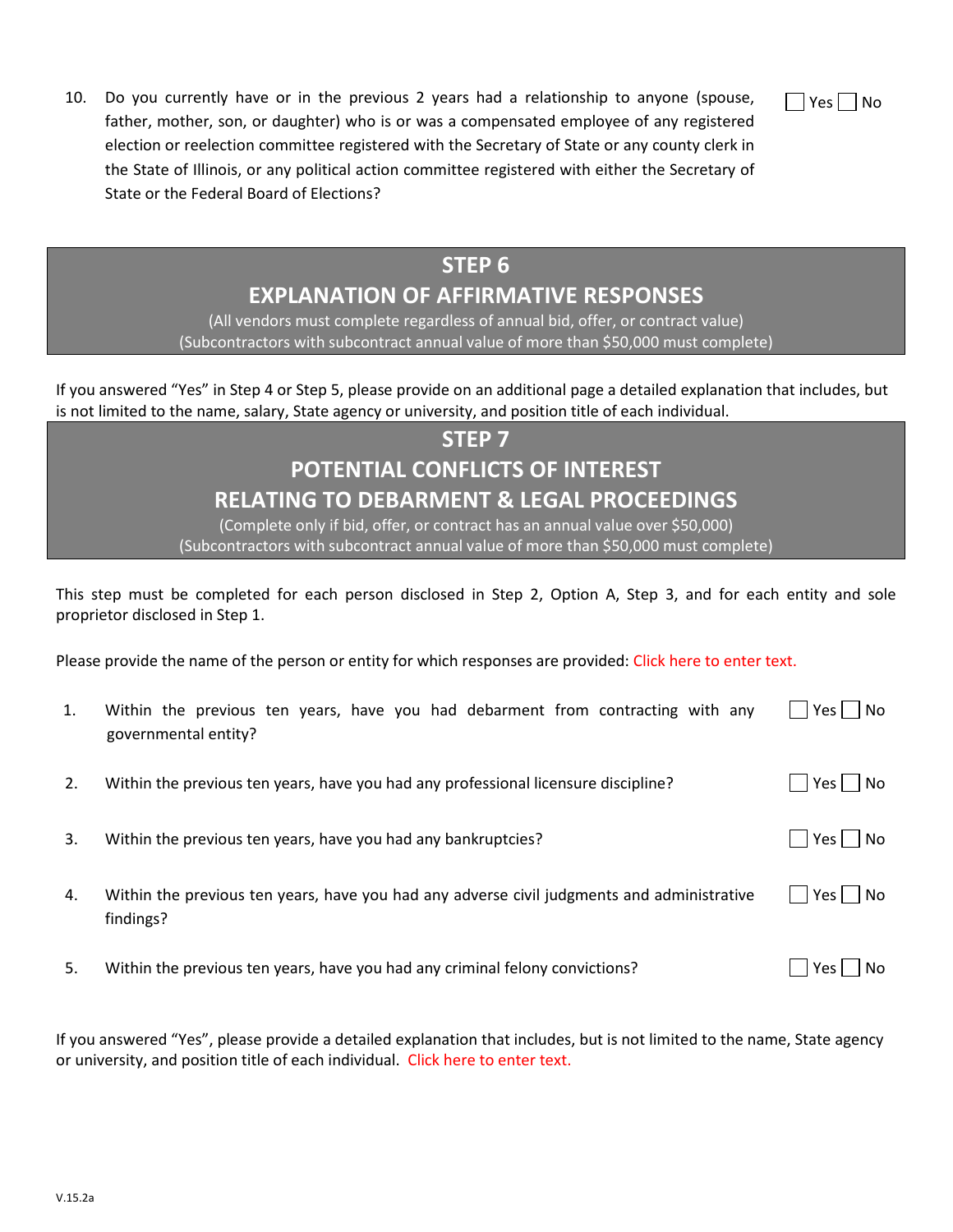## **DISCLOSURE OF CURRENT AND PENDING CONTRACTS**

(Complete only if bid, offer, or contract has an annual value over \$50,000) (Subcontractors with subcontract annual value of more than \$50,000 must complete)

If you selected Option 1, 2, 3, 4, or 6 in Step 1, do you have any contracts, pending contracts, bids, proposals, subcontracts, leases or other ongoing procurement relationships with units of State of Illinois government?

 $\Box$  Yes  $\Box$  No.

If "Yes", please specify below. Additional rows may be inserted into the table or an attachment may be provided if needed.

| Agency/University            | <b>Project Title</b>      | <b>Status</b>                | Value                        | Contract<br>Reference/P.O./Illinois<br><b>Procurement Bulletin #</b> |
|------------------------------|---------------------------|------------------------------|------------------------------|----------------------------------------------------------------------|
| Click here to enter<br>text. | Click here to enter text. | Click here to enter<br>text. | Click here to enter<br>text. | Click here to enter text.                                            |

Please explain the procurement relationship: Click here to enter text.

# **STEP 9 SIGN THE DISCLOSURE**

(All vendors must complete regardless of annual bid, offer, or contract value) (Subcontractors with subcontract annual value of more than \$50,000 must complete)

This disclosure is signed, and made under penalty of perjury for all for-profit entities, by an authorized officer or employee on behalf of the bidder or offeror pursuant to Sections 50-13 and 50-35 of the Illinois Procurement Code. This disclosure information is submitted on behalf of:

Name of Disclosing Entity: Click here to enter text.

Signature: **Date: Click here to enter text.** Date: Click here to enter text.

Printed Name: Click here to enter text.

Title: Click here to enter text.

Phone Number: Click here to enter text.

Email Address: Click here to enter text.